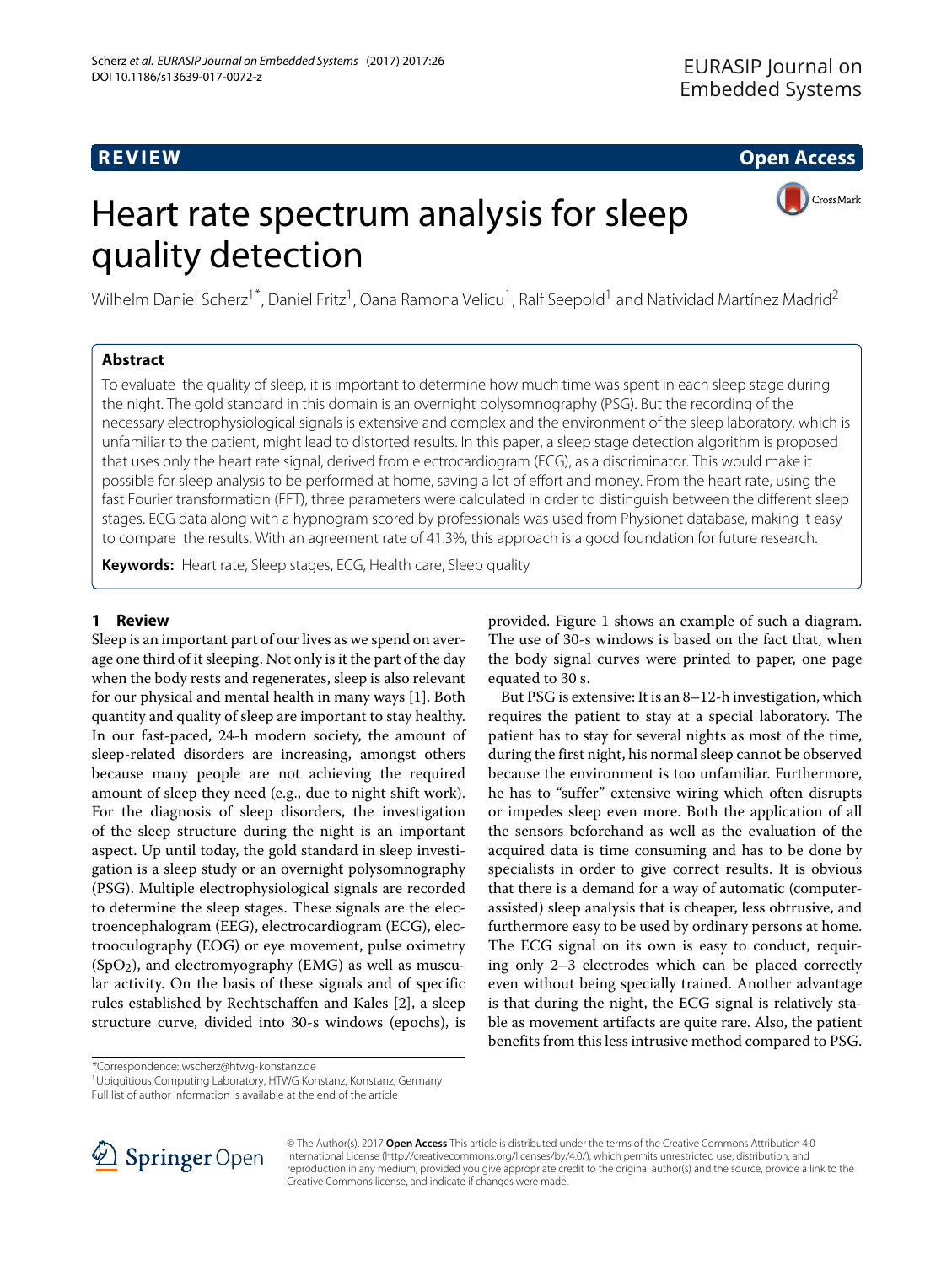

#### <span id="page-1-0"></span>**1.1 Motivation**

The purpose of this experiment is to first review existing sleep staging methods that use the heart rate signal as a classifier. In order to test whether ECG alone can be used for accurate sleep stage classification compared to PSG, one algorithm was selected and implemented within a desktop application. Different parameters are computed from the heart rate signal to distinguish between the different sleep stages. The reason for choosing the algorithm described in the paper [\[3\]](#page-4-2) by Canisius was that it was only using the heart rate as a discriminator, looked detailed and quite accurate (57.5% agreement). The question that came up was if it would be possible to reproduce the result by using a pre-scored recording of the ECG. For the algorithm development, the ECG data from the "Sleep Heart Health Study PSG Database" available on the Physionet database was used [\[4\]](#page-4-3). It comes with annotations from a prescored hypnogram by specialists using the entirety of all 11 channels of the record. Therefore, this record is applicable for an evaluation of the developed algorithm.

# **1.2 State of the art**

The area of sleep tracking and sleep quality estimation became more and more interesting in the public interest over the last years. Not only research in the scientific area, also the industry are targeting the area and investigate new ideas to handle this area. Different approaches and products of the private consumer market are described in this section.

#### *1.2.1 Publication overview*

Nowadays, sleep literature is abundant in scientific papers presenting algorithms for sleep stages classification using a reduced number of parameters compared to the method used by PSG. The authors in [\[5\]](#page-4-4) try to detect sleep and wakefulness using a combination of ECG, actigraphy, and respiratory signals. With an automated Bayesian classifier, they achieved an accuracy of 86.8%. Willemen et al. [\[6\]](#page-4-5) used the same body signals to distinguish between wake, REM, light (NREM1/2), and deep (NREM3) sleep applying a support vector machine (SVM) classifier. The work presented in [\[7\]](#page-4-6) investigates if their subjects wake up more comfortably when awoken during REM sleep instead of deep sleep. They used only the heart rate to distinguish between REM and non-REM sleep. Seventy-nine percent of the actual and estimated REM was quite similar and 80% of the test subjects felt better when woken up during REM sleep instead of NREM sleep. Murugappan [\[8\]](#page-4-7) developed an algorithm to assess five human emotions (sadness, happiness, fear, disgust, neutral) from the heart rate variability (HRV). They achieved an average agreement of 74.82%. Vanoli et al. [\[9\]](#page-4-8) analyze HRV of healthy subjects and such that had a myocardial infarction (MI) to see if a risk of subsequent diseases can be identified. Komatsu and Kurihara [\[10,](#page-4-9) [11\]](#page-4-10) propose methods to estimate sleep stages only with heart rate and body movement. The body signals are measured by the non-invasive, pneumatic method using a special mattress with a sensor in it. Zhang et al. [\[12\]](#page-4-11) built a portable real-time automatic sleep system ("RASS") which uses only the heart rate as a sleep stage discriminator achieving about 84% agreement.

#### *1.2.2 Commercial devices*

There is an increasing amount of commercial products addressing the customer's fitness which also track its sleep. Fitbit sells several wristbands/watches that track quality and quantity of your sleep The results can be viewed via smartphone or computer [\[13\]](#page-4-12). Jawbone UP and UP2 are fitness trackers that are also worn around the wrist. It addition to sleep tracking, it wakes you up at the proper moment of a sleep cycle, which is considered to be during the REM phase [\[7\]](#page-4-6). It also gives you suggestions to maximize your sleep. UP3 will be even able to track different sleep stages [\[14\]](#page-4-13).

The product 'Peak' sold by BASIS (shown in Fig. [2\)](#page-1-1) does, in addition to a complete sleep scoring, movement tracking during sleep to show your restlessness [\[15\]](#page-4-14). All these

<span id="page-1-1"></span>

**Fig. 2** Basis peak fitness tracker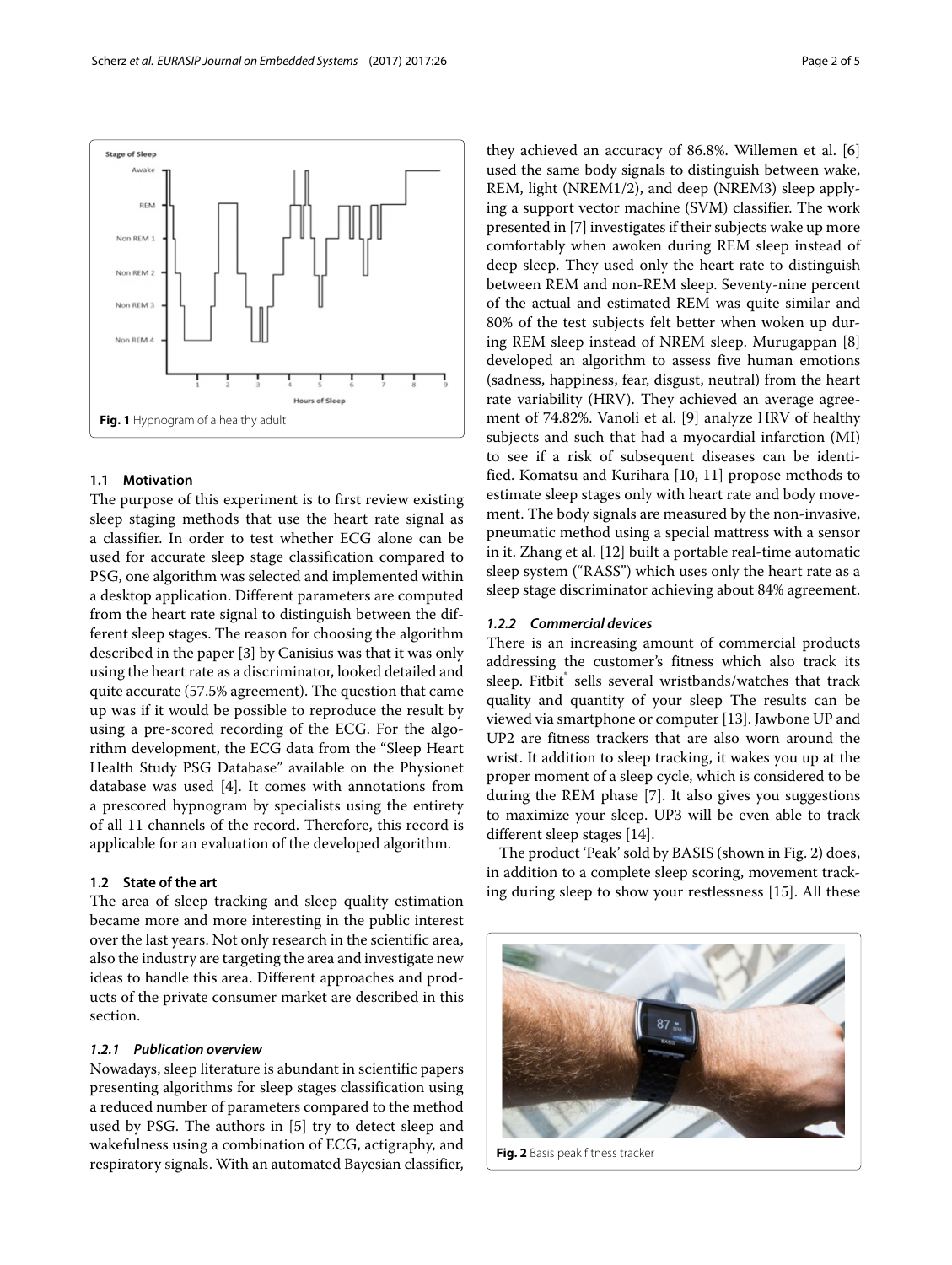products are not open source and access to the gathered raw data and the algorithms is not granted. Therefore, it is difficult to review how accurate the results are. In the following section, the corresponding experiment will be explained in detail.

#### **1.3 Proposed experiment**

In 1953, Dement and Kleitman classified sleep into one REM (Rapid Eye Movement) phase and four NREM (Non-REM) phases (NREM 1-4) [\[16\]](#page-4-15). Rechtschaffen and Kales developed standardized criteria on sleep staging in 1968, using different electrophysiological signals [\[2\]](#page-4-1). In 2004, the American Association of Sleep Medicine (AASM) reviewed the sleep stage model, combining NREM3 and 4 into NREM3 [\[17\]](#page-4-16). One simplification that was made for this work is to combine NREM1 and NREM2 into one sleep stage (NREM1/2) and NREM3 and NREM4 into NREM3/4. Within the spectrum analysis of the RR intervals, usually three wave bands are analysed: the very low frequency (VLF), the low frequency (LF) and the high frequency (HF) band. The LF and HF bands are of special interest because their ratio is considered as an expression of the sympathetic and parasympathetic balance of the autonomous nervous system (ANS). The peak frequencies within the HF band (0.15-0.4 Hz) are considered to represent activity of the Nervus vagus, the main parasympathetic nerve, while the power of the LF band (0.04-0.15 Hz) [\[18\]](#page-4-17) is presumed to be influenced by sympathetic activity [\[19\]](#page-4-18). Busek et al, investigating the HRV in sleep [\[19\]](#page-4-18), showed that during REM sleep, the LF band power is significantly increased compared to NREM sleep. In contrast, the HF band power shows higher values in NREM sleep in comparison to REM sleep.

#### *1.3.1 Description of the algorithm*

As a first step, the heart rate signal is derived from the ECG signal:

- 1. R-peaks are detected at positions where the value of the ECG signal is above a threshold of 0.35 mV and greater or equal than its predecessor and greater than its successor. For this threshold, several values were tested and 0.35 was most appropriate.
- 2. The mean RR interval (mean value for one minute of two consecutive R peaks) is then calculated as shown in  $(1)$ , whereas *n* is the number of R peaks of an ECG signal during minute  $m$  and  $r_i$  is the timestamp of interval *i* in minute *m*. One value for every 0.25 seconds is stored.

$$
RR_m = \frac{1}{n} \sum (r_i - r_{i-1})
$$
 (1)

The second step is to obtain the frequency spectrum. A fast Fourier transformation (FFT) with a sampling frequency of 4 Hz and a sample size of 4096 samples (according to 17 min 4 s) is performed. Thereby the frequency spectrum of time t is calculated using the heart rate values from  $RR_t$  to  $RR_{t+4096}$ , as consequence for the last 17 min and 3.75 s (1023.75 s) of the recording no sleep stage determination can be done. An example of signal LF/HF ratio is illustrated in Fig. [3](#page-2-0) with data obtained from Physionet.

Busek explains in [\[19\]](#page-4-18) that the LF band power is increased during REM sleep and wakefulness whereas the HF band power is increased during deep sleep. This happens due to different grades of activity of the sympathetic and parasympathetic nervous system during the different sleep stages. The breathing rate is normally quite regular during NREM sleep. Therefore, high HF peak power

<span id="page-2-0"></span>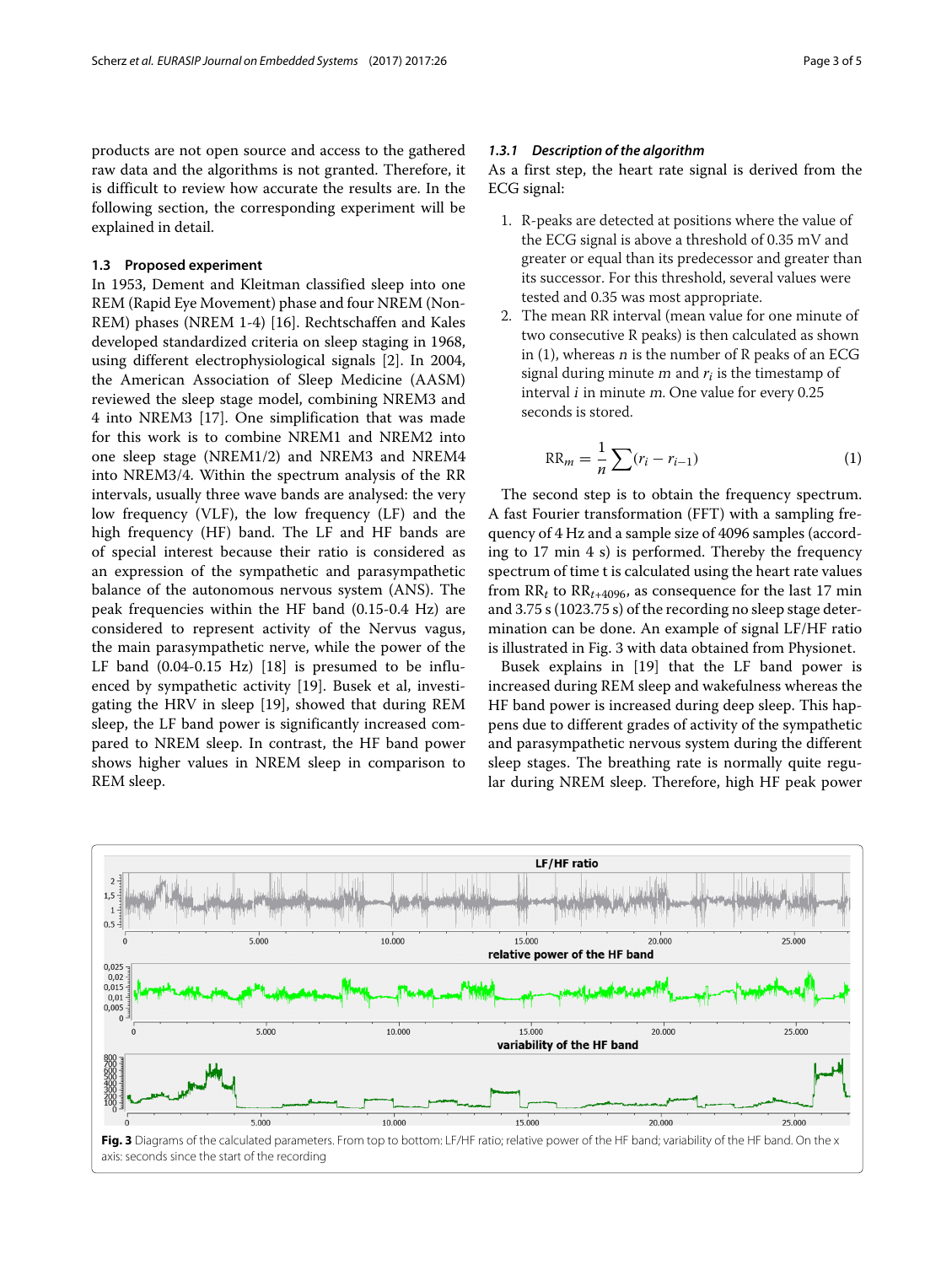values are observed and the HF band power is concentrated in a narrow frequency range. In REM sleep, a high variability in the respiratory rate can be monitored. In consequence, the spectral power induced by respiration is spread over a wider frequency range. Taking this into account, we expect a low HF peak power and a high variability in the HF band during REM sleep.

Due to this information, three different parameters were extracted from the band power signals (also see Fig. [3\)](#page-2-0):

- The LF/HF ratio of low to high frequency (i.e., the quotient of LF and HF band power) to differentiate deep sleep and REM or wakefulness.
- The relative peak frequency power in the HF band (i.e., the quotient of the maximum frequency power in the HF band and the sum of all frequency powers within the HF band) as a substitute of REM sleep or wakefulness.
- The variability within the HF band (i.e., the distance between the highest and the lowest value in the HF band) as a discriminator between REM sleep and wakefulness.

#### *1.3.2 Sleep stage classification*

For every parameter previously described, a set of threshold values was defined in order to be able to distinguish between sleep stages. These threshold values are distributed over the whole range of each parameter and every permutation of threshold values was tested to see which one would end up with the hypnogram that has the most accordance with the pre-scored one. The sleep stage classification includes the following steps:

- 1. At first, the whole record is scored as NREM1/2, since on average, more than 50% of the night is spent in this sleep stage.
- 2. Two thresholds t1 and t2 (t1  $>$  t2) are applied to the LF/HF power ratio signal. If the parameter value is above t2, the corresponding segment of the hypnogram is marked as wake or REM. If it is below t1, it is assigned to NREM3/4.
- 3. In the next step, the remaining NREM1/2 episodes are reclassified as REM if the corresponding value of the relative power in the HF band is above the threshold.
- 4. The last step is to distinguish between REM sleep and wakefulness. Therefore, the variability in the HF band is analysed: If the value is above the threshold, the corresponding segment of the hypnogram is assigned to REM, otherwise wake.

# **1.4 Results**

The algorithm processes the recorded ECG data applying the method which was described in the previous chapter and which is received from Physionet as a simple text file. The results of the sleep stage classification are compared to the data of Physionet database.

To get the results, 30-s windows (so called epochs) were chosen as the time window for comparison as the prescored annotations are also arranged in 30-s epochs in compliance with the rules of Rechtschaffen and Kales [\[2\]](#page-4-1). Each epoch is assigned to the sleep stage that occurs most frequently during the time window of that epoch. While comparing the calculated hypnogram with the prescored hypnogram from Physionet database, an agreement of 41.3% could be reached.

To achieve the result of 41.3%, the misdetection of each epoch has to be compared to the prescored annotations of Physionet. Assuming that the scores in the Physionet database are precise, we see that 41.3% of the detection agreed with the scores of Physionet and a misdetection of 58.7%.

The mean agreement of 41.3% is lower than the targeted 50% agreement but still a fine result only using ECG data for detection. The complete sleep studies in the Physionet databases use 11 sensors. These can be used for development of more portable and mobile systems that use less sensors and reduce less the comfort by the patient. For medical use, the system still has to be improved.

# **2 Conclusions**

The sleep quality has a major impact on the health state of every human being. Sleep is maintaining physical and mental recovery affected during the day. Therefore, new methods are necessary to estimate the sleep quality. An algorithm for the differentiation of sleep stages was developed. Only parameters derived from the ECG signal were used. The approach shows a promising result which should be pursued in future researches. A possible improvement to the algorithm can be the use of the VLF band (0.003–0.04 Hz) to help differentiating between the sleep stages, as, e.g., proposed by Baumert et al. [\[18\]](#page-4-17). Furthermore, a greater number of data sets can be used to improve threshold values. It is also possible to use an improved detection of RR intervals and an improved calculation of the heart rate, i.e. as proposed by Kesper et al. [\[3\]](#page-4-2) For future applications, it is intended to receive the data directly from a sensor.

#### **Authors' contributions**

All authors read and approved the final manuscript.

#### **Competing interests**

The authors declare that they have no competing interests.

#### **Author details**

<sup>1</sup> Ubiquitious Computing Laboratory, HTWG Konstanz, Konstanz, Germany. 2Internet of Things Lab, Reutlingen University, Reutlingen, Germany.